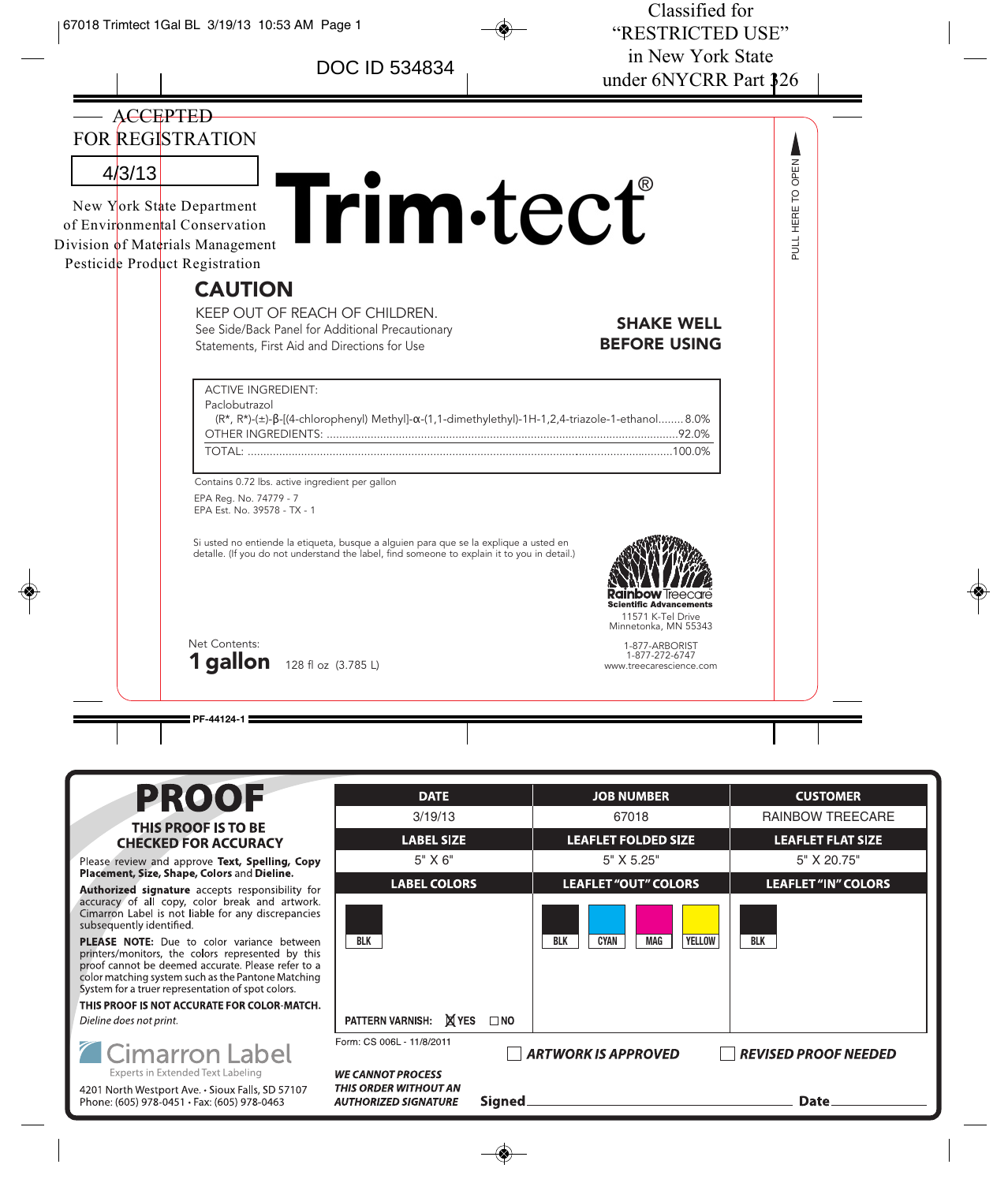# FIRST AID

#### IF SWALLOWED

- Call a poison control center or doctor immediately for treatment advice.
- Have person sip a glass of water if able to swallow.
- Do not induce vomiting unless told to do so by a poison control center or doctor.
- Do not give anything by mouth to an unconscious person.

### IF ON SKIN OR CLOTHING

- Take off contaminated clothing.
- Rinse skin immediately with plenty of water for 15-20 minutes.
- Call a poison control center or doctor for treatment advice.

### IF IN EYES

- Hold eye open and rinse slowly and gently with water for 15-20 minutes.
- Remove contact lenses, if present, after the first 5 minutes, then continue rinsing eye.
- Call a poison control center or doctor for treatment advice.

Have the product container or label with you when calling a poison control center or doctor or going for treatment.<br>HOT LINE NUMBER

For 24 hour medical emergency assistance (human or animal), or chemical emergency assistance (spill, leak or accident). Call CHEMTREC at 1-800-424-9300

## PRECAUTIONARY STATEMENTS

### HAZARDS TO HUMANS AND DOMESTIC ANIMALS

CAUTION: Harmful if swallowed or absorbed through the skin. Avoid contact with skin, eyes, or clothing.

### Personal Protective Equipment (PPE)

Some materials that are chemical-resistant to this product are listed below. If you want more options, follow the instructions for category F on an EPA chemical resistance category selection chart.

#### Applicators and other handlers must wear:

- Long-sleeved shirt and long pants
- Chemical-resistant gloves such as barrier laminate, butyl rubber, Nitrile rubber or Viton.
- Shoes plus socks.

Follow manufacturer's instructions for cleaning/maintaining PPE. If no such instructions for washables, use detergent and hot water. Keep and wash PPE separately from other laundry.

## USER SAFETY RECOMMENDATIONS

Users should:

- Wash hands before eating, drinking, chewing gum, using tobacco or using the toilet.
- Remove clothing immediately if pesticide gets inside. Then wash thoroughly and put on clean clothing.
- Remove PPE immediately after handling this product. Wash the outside of gloves before removing. As soon as possible, wash thoroughly and change into clean clothing.

### ENVIRONMENTAL HAZARDS

Do not apply directly to water, to areas where surface water is present or to intertidal areas below the mean high water mark. Do not contaminate water when cleaning equipment or disposing of equipment wash water.

### PHYSICAL OR CHEMICAL HAZARDS

Do not use or store near heat or open flame.

### DIRECTIONS FOR USE

It is a violation of Federal law to use this product in a manner inconsistent with its labeling.

Trimt and o Treat grow darke seque grow noted Durat seaso forme cultu respo Certa to ma and s the te Trimt Soil a such be ap hedg

# AGRICULTURAL USE REQUIREMENTS

Use this product only in accordance with its labeling and with the Worker Protection Standard, 40 CFR part 170. This Standard contains requirements for the protection of agricultural workers on farms, forests, nurseries, and greenhouses, and handlers of agricultural pesticides. It contains requirements for training, decontamination, notification, and emergency assistance. It also contains specific instructions and exceptions pertaining to the statements on this label about personal protective equipment (PPE) and restricted-entry interval. The requirements in this box only apply to uses of this product that are covered by the Worker Protection **Standard** 

Do not enter or allow worker entry into treated areas during the restricted-entry interval (REI) of 12 hours.

Exception: If the product is applied by drenching, the Worker Protection Standard, under certain circumstances, allows workers to enter the treated area if there will be no contact with anything that has been treated.

PPE required for early entry to treated areas that is permitted under the Worker Protection Standard and that involves contact with anything that has been treated, such as plants, soil, or water is:

- 1. Long-sleeved shirt and long pants
- 2. Chemical-resistant gloves such as barrier laminate, butyl rubber, Nitrile rubber or Viton.
- 3. Shoes plus socks

Do n perso be in

State

Trimt press includ fores

merc powe lines, fores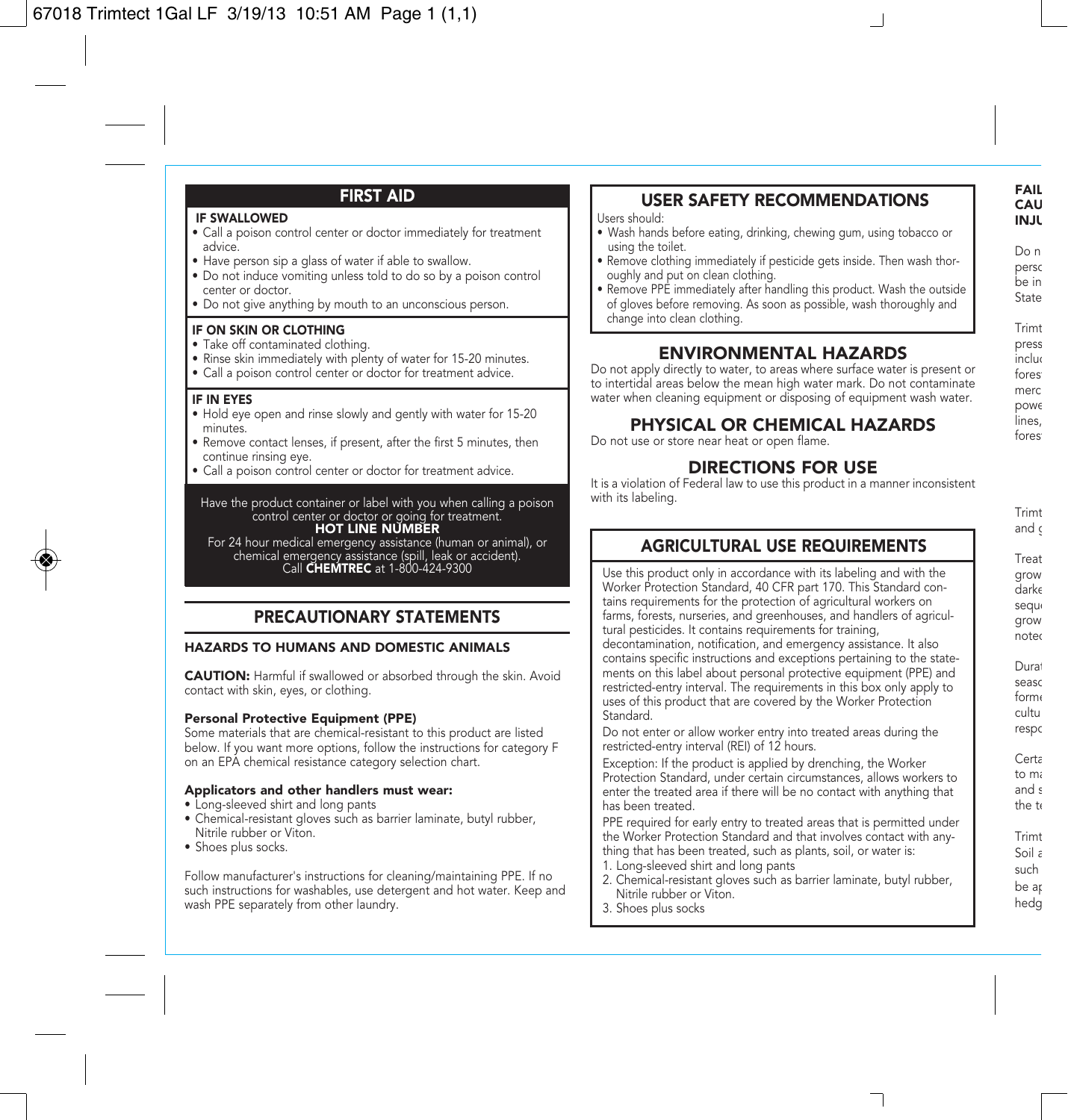## TIONS

ng tobacco or

Then wash thor-

Wash the outside thoroughly and

## RDS

rater is present or o not contaminate ment wash water.

**ZARDS** 

anner inconsistent

## **IENTS**

and with the andard conorkers on ers of agricul-

nce. It also ng to the statement (PPE) and only apply to Protection

during the

e Worker ows workers to anything that

ermitted under ntact with anyater is:

butyl rubber,

### FAILURE TO FOLLOW THE USE DIRECTIONS AND PRE-CAUTIONS ON THIS LABEL MAY RESULT IN PLANT INJURY OR POOR PRODUCT PERFORMANCE.

Do not apply this product in a way that will contact workers or other persons, either directly or through drift. Only protected handlers may be in the area during application. For any requirements specific to your State or Tribe, consult the agency responsible for pesticide regulation.

Trimtect is a growth regulator that provides vegetative growth suppression of woody plants or shrubs in outdoor non-crop areas, including residential areas, nurseries, national and private wooded and forested areas, parks, industrial manufacturing and storage sites, commercial buildings, street medians, rights-of-way areas, such as electrical power lines, highway and transit medians, communication lines, pipe lines, roadsides, rail roads, fence rows, non-irrigation ditch banks, forests and in the establishment and maintenance of wild life openings.

# GENERAL DIRECTIONS

Trimtect is absorbed into succulent new growth of woody ornamentals and ground covers.

Treated plants require less pruning and will exhibit a more compact growth habit. Treated plants have smaller leaves and can display darker foliage. Trimtect inhibits the production of gibberellin and subsequent cell elongation in terminal shoots. Timing of initial shoot growth reduction varies by species and location, but a response can be noted in most species within 30-90 days.

Duration of growth reduction response can last for up to 1-2 growing seasons depending on the application timing, amount of pruning performed, soil type, growing conditions and species of plant. Additional cultural practices, such as fertilizing and irrigation may influence the response time and level of growth reduction.

Certain species may require light pruning during the treatment period to maintain the desired shape and form. Avoid heavy pruning of trees and shrubs following application, as this will remove the Trimtect from the terminal shoots of the treated plant.

Trimtect is also absorbed by the root system when applied to the soil. Soil applied treatments will inhibit the growth of woody ornamentals, such as shrubs and small trees less than 3 inches in DBH. Trimtect may be applied using soil injection or basal drench to control the growth of hedges and dense shrub plantings.

Trimtect may also be used to reduce the incidence and severity of fire blight of shoots (Shoot blight). Trimtect does not have direct antibiotic activity against the fire blight pathogen (Erwinia amylovora), but can reduce the host susceptibility. A foliar spray treatment in the spring temporarily suppresses rapid shoot elongation during the peak infection period by the fireblight pathogen potentially reducing the susceptibility of the host to shoot tip infections.

### NOTE:

- Will not suppress the blossom blight stage of fire blight.
- Do not treat flowering dogwood.
- Use caution when treating maples, lindens, red bud, sweet gum, and elms less than 10 inches in diameter with soil applications as these species are more prone to over-regulation.
- Foliar spray applications at higher dosage rates may leave a white residue on the plant foliage. Take precaution when treating around sidewalks, driveways, buildings, decks, fences, vehicles, or other structural surfaces as staining may occur. Wash immediately with water if product comes into contact with these surfaces.
- Take extra precaution to minimize application to non-target plants, including turfgrass, as growth regulation may occur on non-target plants that come into contact with Trimtect.

## PRUNING REDUCTION AND TO MAINTAIN COMPACT GROWTH

## Foliar Treatment

Applications can be made throughout the growing season to plants. To minimize regrowth after pruning, make applications no more than 2 weeks following pruning. Applications can also be made immediately after pruning. NOTE: Pruning after applications have been made will remove the Trimtect from the plant and can decrease the amount of growth reduction. Shake container thoroughly before use. See Table 1 for foliar spray rates

The dosage rates listed below are guidelines. Certain species respond more or less to Trimtect. In addition, efficacy may vary depending on weather conditions, geographic conditions, and other biological factors; applicators should treat small-scale numbers of plants prior to determining specific application rates for different species under actual use conditions. To optimize dosage rates for a user's specific location, cultural practices, and growing conditions, users should vary the rate of Trimtect on a small number of plants for each species.

Alpine cu **Arborvitae** Ash Azalea Barberry **Bottlebrus** Bougainv Boxwood **Butterfly I** Cherry La and Englis Cotoneas Crabapple Eugenia Euonymus Ficus Firebush Forsythia **Hibiscus** Holly Honeyloc Honeysuc Ice Plant Itea Ivy Ixora Jasmine Juniper Lantana Lilac Loropetal Maple

Ninebark Oak Oleander

Plan Abelia

Table 1: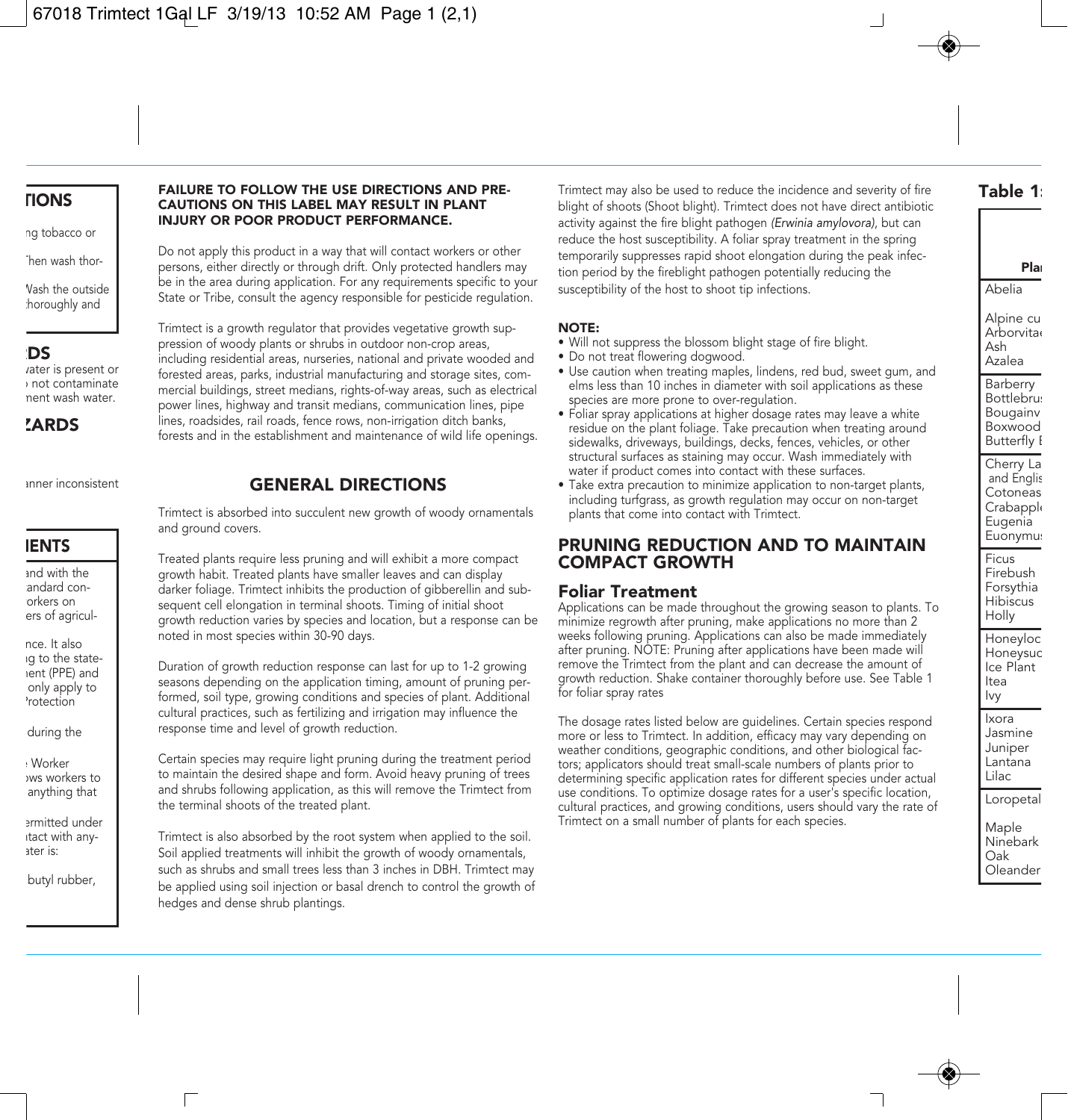ity of fire antibiotic but can spring ak infeche

## Table 1: Trimtect Foliar Spray Shrub Species and Rates For Vegetative Growth Control

Rate (fl oz.)

Rate

as these a white g around other y with

gum, and

t plants, -target

# TAIN

plants. To than 2 iediately ade will ount of e Table 1

s respond nding on ical facrior to der actual location, the rate of

г

| Plant                                                                                  | <b>Scientific Name</b>                                                                   | (fl. oz.)<br>per gallon<br>of water                             | per 100<br>gallons of<br>water                                |
|----------------------------------------------------------------------------------------|------------------------------------------------------------------------------------------|-----------------------------------------------------------------|---------------------------------------------------------------|
| Abelia<br>Alpine current<br>Arborvitae<br>Ash<br>Azalea                                | Abelia x<br>grandiflora<br>Ribes spp<br>Thuja spp.<br>Fraxinus spp.<br>Rhododendron spp. | $3.2 - 6.4$<br>$3.2 - 6.4$<br>6.4<br>6.4<br>$1.6 - 3.2$         | $320 - 640$<br>$320 - 640$<br>640<br>640<br>160 - 320         |
| Barberry                                                                               | Berberis spp.                                                                            | 3.2                                                             | 320                                                           |
| Bottlebrush                                                                            | Callistemon spp.                                                                         | $3.2 - 6.4$                                                     | $320 - 640$                                                   |
| Bougainvillea                                                                          | Bougainvillea spp.                                                                       | $3.2 - 6.4$                                                     | $320 - 640$                                                   |
| Boxwood                                                                                | Buxus spp.                                                                               | 3.2                                                             | 320                                                           |
| <b>Butterfly Bush</b>                                                                  | Buddleia spp.                                                                            | $1.6 - 3.2$                                                     | 160 - 320                                                     |
| Cherry Laurel<br>and English Laurel<br>Cotoneaster<br>Crabapple<br>Eugenia<br>Euonymus | Prunus spp.<br>Cotoneaster spp.<br>Malus spp.<br>Eugenia myrtifolia<br>Euonymus spp.     | $1.6 - 3.2$<br>$3.2 - 4.8$<br>$3.2 - 6.4$<br>$3.2 - 6.4$<br>6.4 | 160 - 320<br>$320 - 480$<br>$320 - 640$<br>$320 - 640$<br>640 |
| Ficus                                                                                  | Ficus spp.                                                                               | $3.2 - 6.4$                                                     | 320 - 640                                                     |
| Firebush                                                                               | Hamelia patens                                                                           | $3.2 - 6.4$                                                     | 320 - 640                                                     |
| Forsythia                                                                              | Forsythia spp.                                                                           | $3.2 - 4.8$                                                     | 320 - 480                                                     |
| Hibiscus                                                                               | Hibiscus spp.                                                                            | $1.6 - 3.2$                                                     | 160 - 320                                                     |
| Holly                                                                                  | llex spp.                                                                                | $3.2 - 6.4$                                                     | $320 - 640$                                                   |
| Honeylocust                                                                            | Gleditsia                                                                                | $3.2 - 6.4$                                                     | 320 - 640                                                     |
| Honeysuckle                                                                            | Lonicera spp.                                                                            | $1.6 - 3.2$                                                     | 160 - 320                                                     |
| Ice Plant                                                                              | Delosperma                                                                               | $1.6 - 3.2$                                                     | 160 - 320                                                     |
| Itea                                                                                   | Itea virginiana                                                                          | 1.6                                                             | 160                                                           |
| lvy                                                                                    | Hedera spp.                                                                              | $1.6 - 4.8$                                                     | 160 - 480                                                     |
| Ixora                                                                                  | Ixora coccinia                                                                           | $3.2 - 6.4$                                                     | $320 - 640$                                                   |
| Jasmine                                                                                | Trachelospermum                                                                          | $3.2 - 6.4$                                                     | 320 - 640                                                     |
| Juniper                                                                                | Juniperus                                                                                | 6.4                                                             | 640                                                           |
| Lantana                                                                                | Lantana camara                                                                           | $3.2 - 6.4$                                                     | $320 - 640$                                                   |
| Lilac                                                                                  | Syringa spp.                                                                             | $1.6 - 3.2$                                                     | 160 - 320                                                     |
| Loropetalum<br>Maple<br>Ninebark<br>Oak<br>Oleander                                    | Loropetalum<br>chinensis<br>Acer spp.<br>Physocarpus spp.<br>Quercus spp.<br>Nerium spp. | $1.6 - 4.8$<br>$1.6 - 3.2$<br>1.6<br>$3.2 - 4.8$<br>$3.2 - 6.4$ | $160 - 480$<br>160 - 320<br>160<br>320 - 480<br>$320 - 640$   |

| Plant                                                                  | <b>Scientific Name</b>                                                                                  | Rate<br>(fl. oz.)<br>per gallon<br>of water                             | Rate (fl oz.)<br>per 100<br>gallons of<br>water                       |
|------------------------------------------------------------------------|---------------------------------------------------------------------------------------------------------|-------------------------------------------------------------------------|-----------------------------------------------------------------------|
| Orange Jasmine<br>Photinia<br>Pittosporum<br>Plumbago<br>Podocarpus    | Murraya paniculata<br>Photinia fraseri<br>Pittosporum spp.<br>Plumbago<br>auriculata<br>Podocarpus spp. | $1.6 - 4.8$<br>$3.2 - 6.4$<br>$3.2 - 6.4$<br>$3.2 - 4.8$<br>$3.2 - 6.4$ | $160 - 480$<br>$320 - 640$<br>$320 - 640$<br>320 - 480<br>$320 - 640$ |
| Privet<br>Pyracantha<br>Rhaphiolepis<br>Rhododendron<br>Rose of Sharon | Ligustrum spp.<br>Pyracantha spp.<br>Rhaphiolepis<br>indica<br>Rhododendron spp.<br>Hibiscus syriacus   | $3.2 - 6.4$<br>$1.6 - 3.2$<br>$3.2 - 6.4$<br>$1.6 - 3.2$<br>$1.6 - 3.2$ | $320 - 640$<br>160 - 320<br>$320 - 640$<br>160 - 320<br>160 - 320     |
| Serviceberry<br>Spirea<br>Surinam Cherry<br>Viburnum<br>Vinca          | Amelanchier spp.<br>Spirea spp.<br>Eugenia uniflora<br>Viburnum spp.<br>Vinca minor                     | $1.6 - 3.2$<br>$1.6 - 3.2$<br>$3.2 - 6.4$<br>$3.2 - 6.4$<br>1.6         | 160 - 320<br>160 - 320<br>320 - 640<br>$320 - 640$<br>160             |
| Weigela<br>Yew                                                         | Weigela florida<br>Taxus spp.                                                                           | $1.6 - 3.2$<br>6.4                                                      | 160 - 320<br>640                                                      |

The use of a commercial spreader sticker may provide more thorough coverage on hard to wet plant tissue.

Spray solution until material begins to drip from all plant surfaces. Ensure that the foliage, canopy and all stems are thoroughly covered.

### Basal Drench

(Recommended for the following upright growing woody ornamental shrubs and trees less than 3" DBH).

Mix 1 part Trimtect with 11 parts water to create a Ready-To-Use (RTU) solution. See Table 2 below to determine how much RTU solution to apply per inch of trunk diameter at breast height (DBH). Dig a shallow furrow 2 – 6 inches deep around the base of the tree. Pour the Ready-To-Use solution evenly around the tree into the furrow using an applicator that provides a controlled flow. Make the application at the point of contact between the soil and the tree trunk (Figure 1). After the diluted product has been absorbed by the soil, refill the furrow with untreated soil.

Soil applications can be made throughout the year, except when the soil is frozen or saturated with water. Note: When applied to the soil,

Trimtect is absorbe points (sub-apical r (transpiration). If so Trimtect will not oc tion of transpiration

## **Table 2: Trir** and Rates F

## Plant

Arborvitae Ash Bur Oak Cedar **Crabapple** Honeylocust Japanese Maple Live Oak Norway Maple Ornamental Pea Palm Pine Red Maple

Red Oak Sweet Gum

Upright Yew White Oak

### Figure 1. Placem a basal drench

**Shallow Furr**  $(2" - 6"$  deep

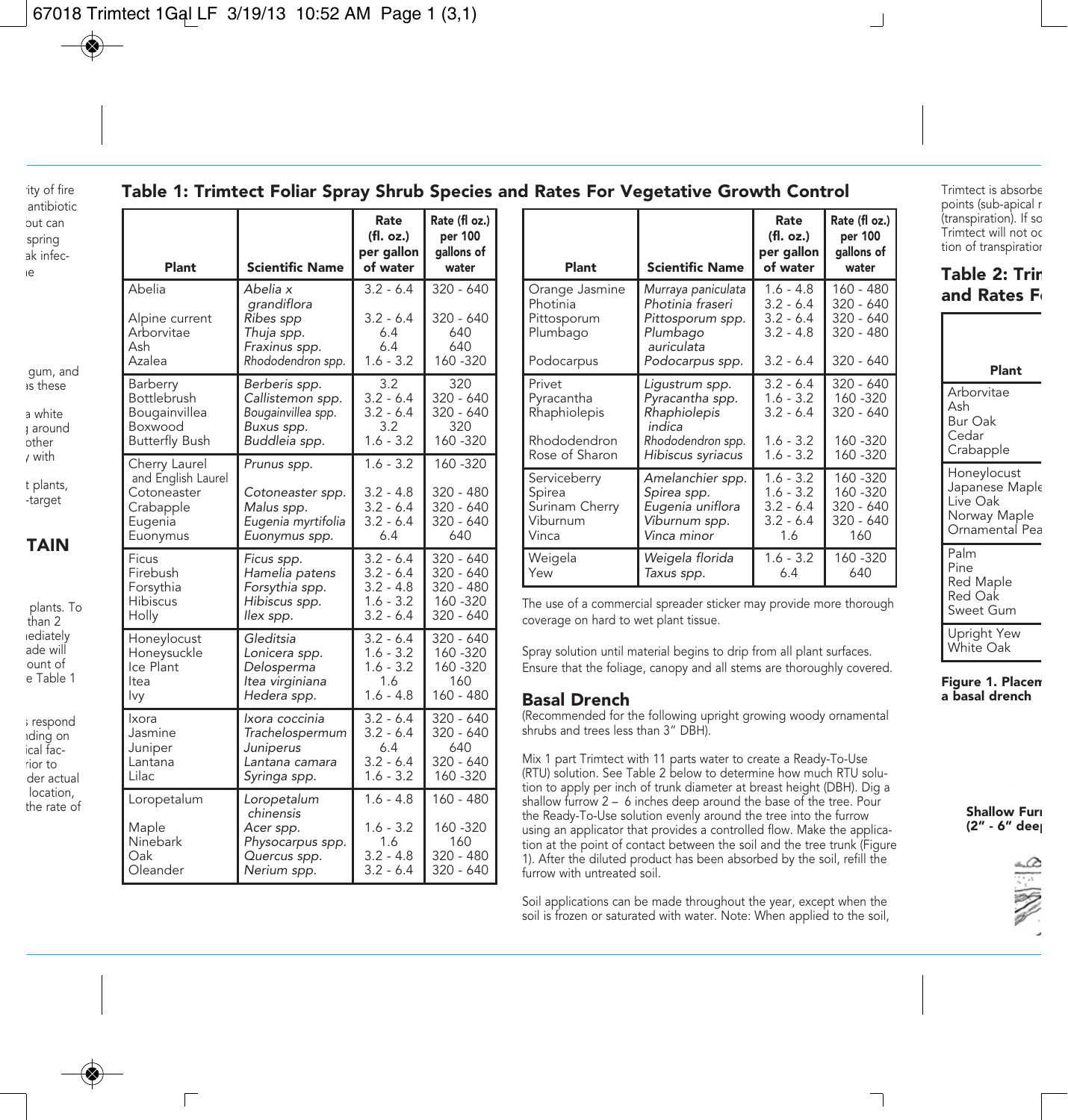Trimtect is absorbed by plant roots and translocated to the growing points (sub-apical meristems) in response to evaporative water loss (transpiration). If soil applications are made after leaf drop, uptake of Trimtect will not occur until development of new leaves and resumption of transpiration.

## Table 2: Trimtect Soil Drench Tree Species and Rates For Vegetative Growth Control

| Plant           | <b>Scientific Name</b> | Amount of<br><b>Diluted</b><br>solution per<br><b>DBH</b> inch |
|-----------------|------------------------|----------------------------------------------------------------|
| Arborvitae      | Thuja spp.             | 15.2                                                           |
| Ash             | Fraxinus spp.          | 15.2                                                           |
| Bur Oak         | Quercus spp.           | 5.0                                                            |
| Cedar           | All species            | 15.2                                                           |
| Crabapple       | Malus spp.             | 2.5                                                            |
| Honeylocust     | Gleditsia              | 10.1                                                           |
| Japanese Maple  | Acer spp.              | 2.5                                                            |
| Live Oak        | Quercus spp.           | 5.0                                                            |
| Norway Maple    | Acer spp.              | 2.5                                                            |
| Ornamental Pear | Pyrus spp.             | 15.2                                                           |
| Palm            | All species            | 15.2                                                           |
| Pine            | Pinus spp.             | 15.2                                                           |
| Red Maple       | Acer spp.              | 2.5                                                            |
| Red Oak         | Quercus spp.           | 10.1                                                           |
| Sweet Gum       | Liquidambar spp.       | 2.5                                                            |
| Upright Yew     | Taxus spp.             | 15.2                                                           |
| White Oak       | Quercus spp.           | 5.0                                                            |

#### Figure 1. Placement of Trimtect Ready-To-Use solution as a basal drench



### Growth Suppression of Low Maintenance Woody Plants

To minimize regrowth of brush after pruning, make foliar applications no more than 2 weeks following pruning. Applications can also be made immediately after pruning. NOTE: Pruning after applications have been made will remove the Trimtect from the plants and can decrease the amount of growth reduction.

Spray solution until material begins to drip from all plant surfaces. Ensure that the foliage, canopy and all stems are thoroughly covered.

The use of a commercial spreader sticker may provide more thorough coverage on hard to wet plant tissue.

Mix 6.4 fl. oz. (190 ml) in 1 gallon (3.8 L) of water

### Control and Suppression of Annual and Perennial Grasses, and Annual and Broadleaf Weeds, Woody Plants and Vines

Trimtect can be used alone or tank mixed with commonly used herbicides such as triclopyr, imazapyr, picloram, ammonium salt of imazapic, MCPA, dicamba, and glyphosate to slow the growth or regrowth of certain annual and perennial grasses, broadleaf weeds, woody plants, vines and woody invasive species such as Kudzu that are growing around commercial and right of way areas.

Trimtect can also be tank mixed with herbicides to provide more persistent control for spot treatments such as around poles, road-way signs, utility boxes, fire hydrants, and when used in combination with herbicides as a chemical edger.

For best results apply when plants are actively growing. Difficult to control plants may require multiple treatments to achieve control. Consult all labels before using any tank mix partner. The most restrictive label requirement must be used for tank mixes. Do not use tank mixes on use sites which are not allowed on each label.

Tank mix up to 4 parts Trimtect with 1 part herbicide. Make applications as a spray to drip, ensuring the foliage, canopy and all woody stems are thoroughly covered.

If tank mixing a product for the first time, check physical compatibility by using correct proportions of each product in a small jar test.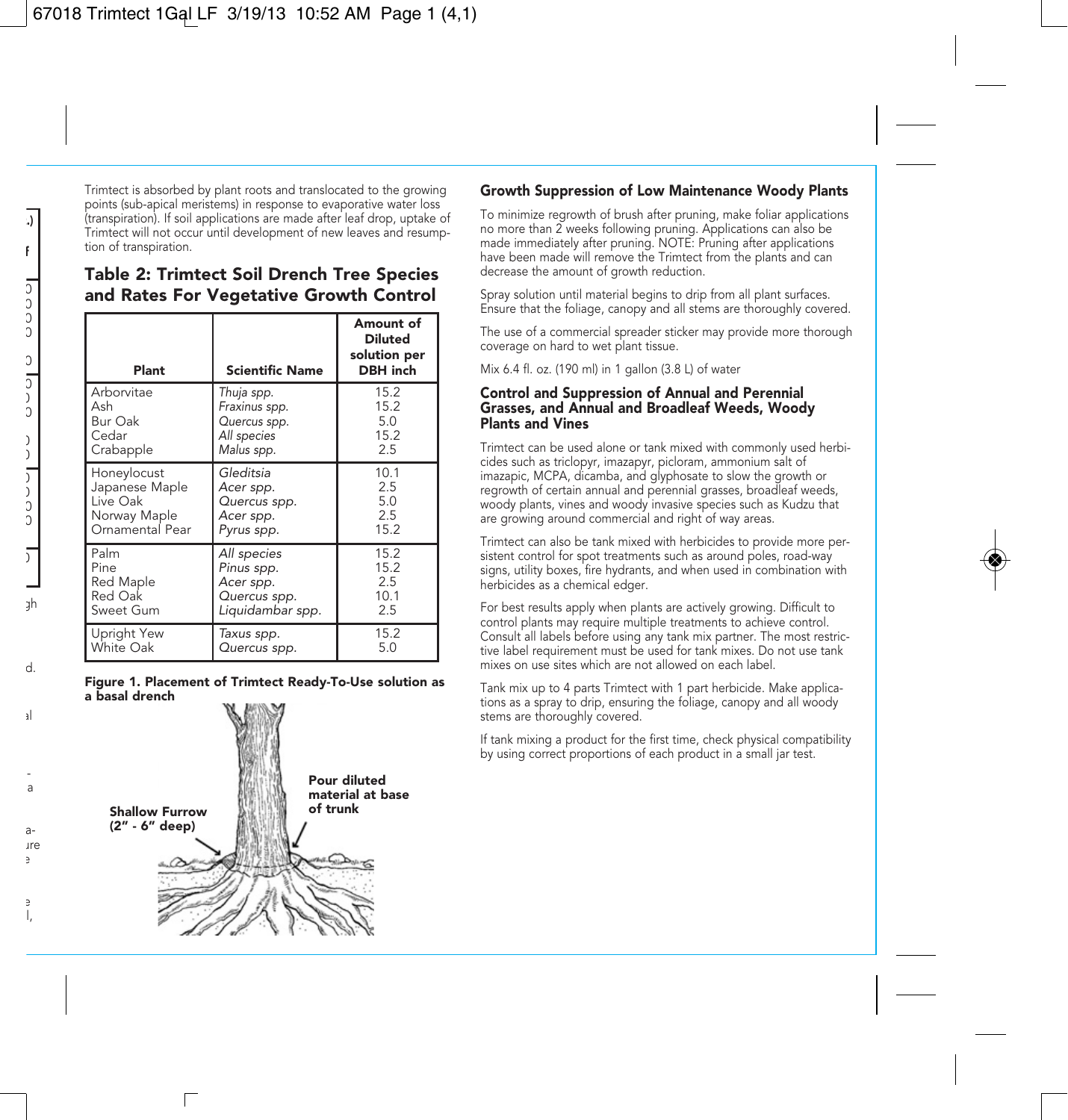### TO REDUCE FIRE BLIGHT INFECTIONS OF SHOOTS (SHOOT BLIGHT)

To temporarily suppress rapid shoot growth of fireblight susceptible species and reduce the incidence and severity of fire blight infections, mix 1 ¾ gallons (224 fl. oz.) of Trimtect with 100 gallons of water and apply as a foliar spray to the point of runoff. Make application in the spring when new shoot growth is 1 – 3 inches. For optimum results, use as a part of a comprehensive IPM program for fireblight.

The use of commercial water conditioners, wetting agents and/or spreader stickers may provide more thorough coverage on hard to wet plant tissue.

Note:

• Will not suppress the blossom blight stage of fire blight.

### GENERAL PRECAUTIONS

#### All Uses:

- Do not apply this product through any type of irrigation equipment
- Assure that dosage rates are measured accurately since rates greater than those recommended may cause undesirable growth regulation and may discolor areas temporarily.
- Shake container thoroughly before use.
- Do not use on areas to be cultivated for food or food crops within two years of treatment.
- Avoid sowing grass seed within two years of treatment. Sowing with grass seed within this time period may result in poor or reduced seedling establishment.
- Do not apply more than 11 qts per acre per year (2 lbs. ai/A).

#### Control and Suppression of Annual and Perennial Grasses, and Annual and Broadleaf Weeds, Woody Plants and Vines Uses:

- Do not mow treated turf for at least three days following application.
- Do not graze treated areas or harvest for forage or hay.

#### Basal Drench Uses:

• Do not apply product to soil when soil is already saturated. Heavy rainfall or irrigation in treated areas may cause active ingredient to move laterally on slopes and collect in low areas. These areas may undergo more severe growth control for a longer period of time.

## STORAGE AND DISPOSAL

Do not contaminate water, food or feed by storage or disposal. Open dumping is prohibited. Do not reuse empty container. Pesticide Storage: Keep container closed when not in use. Do not store near food or feed. Protect from freezing. In case of spill or leak on floor or paved surfaces, soak up with sand, earth, or synthetic absorbent. Remove to chemical waste area.

Pesticide Disposal: Pesticide wastes are toxic. Improper disposal of excess pesticide, spray mixture, or rinsate is a violation of Federal law. If these cannot be disposed of by use according to label instructions, contact your state pesticide or environmental control agency, or the hazardous waste representative at the nearest EPA regional office for guidance.

Container Disposal: Nonrefillable container. Do not reuse or refill this container. Triple rinse or pressure rinse (or equivalent) promptly after emptying. Offer for recycling, if available or puncture and dispose of in a sanitary landfill, or incineration, or if allowed by state and local authorities, by burning. If burned, stay out of smoke.

(non-refillable <5 gallons) Triple rinse as follows: Empty the remaining contents into application equipment or a mix tank and drain for 10 seconds after the flow begins to drip. Fill the container ¼ full with water and recap. Shake for 10 seconds. Pour rinsate into application equipment or a mix tank or store rinsate for later use or disposal. Drain for 10 seconds after the flow begins to drip. Repeat procedure two more times.

(non-refillable >5 gallons) Triple rinse as follows: Empty the remaining contents into application equipment or a mix tank. Fill the container ¼ full with water. Replace and tighten closures. Tip container on its side and roll it back and forth, ensuring at least one complete revolution, for 30 seconds. Stand the container on its end and tip it back and forth several times. Turn the container over onto its other end and tip it back and forth several times. Empty the rinsate into application equipment or a mix tank or store rinsate for later use or disposal. Repeat this procedure two more times.

Pressure rinse as follows: Empty the remaining contents into application equipment or a mix tank and continue to drain for 10 seconds after the flow begins to drip. Hold container upside down over application equipment or mix tank or collect rinsate for later use or disposal. Insert pressure rinsing nozzle in the side of the container, and rinse at about 40 PSI for at least 30 seconds. Drain for 10 seconds after the flow begins to drip.

**CONDI AND LI** Notice: Limitatio uct. If the

unopene

Follow th risks inhe ineffectiv of such f tions, pre use of th **TREECAI** sistent w and User **SCIENTII** ing to su

RAINBO<sup>®</sup> product sonably f the inher direction to the us mal conc beyond t ADVANC use. RAIN **WARRAN** TICULAR **WARRAN** 

> All ™ pr © Copy Patent P The RAI **Advance**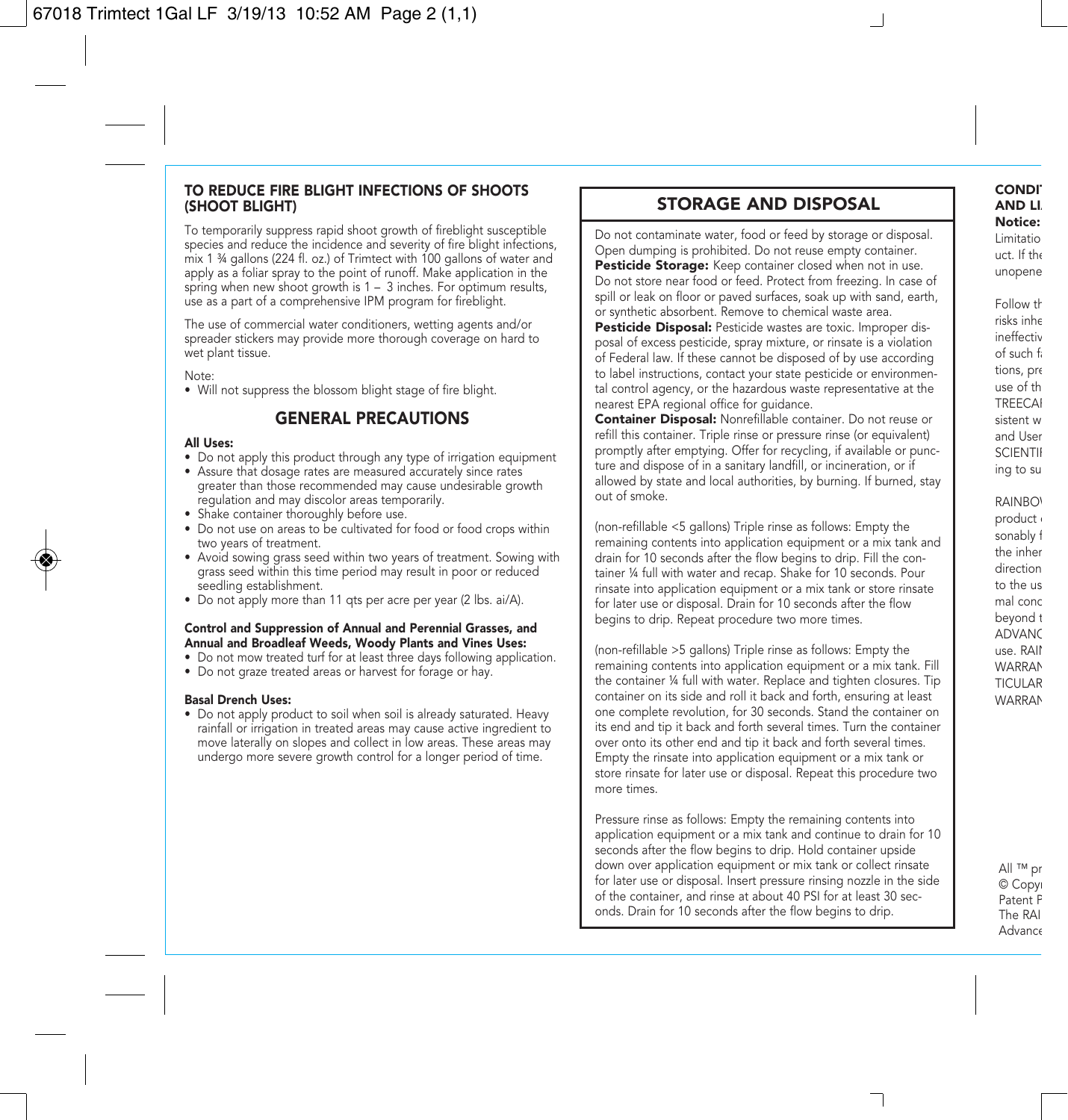## CONDITIONS OF SALE AND LIMITATION OF WARRANTY AND LIABILITY

Notice: Read the entire Directions for Use and Conditions of Sale and Limitation of Warranty and Liability before buying or using this product. If the terms are not acceptable, return the product at once, unopened, and the purchase price will be refunded.

Follow the Directions for Use carefully. It is impossible to eliminate all risks inherently associated with the use of this product. Tree injury, ineffectiveness or other unintended consequences may result because of such factors as manner of use or application, weather or tree conditions, presence of other materials or other influencing factors in the use of the product, which are beyond the control of RAINBOW TREECARE SCIENTIFIC ADVANCEMENTS or seller. To the extent consistent with applicable law, all such risks shall be assumed by Buyer and User, and Buyer and User agree to hold RAINBOW TREECARE SCIENTIFIC ADVANCEMENTS and Seller harmless for any claims relating to such factors.

RAINBOW TREECARE SCIENTIFIC ADVANCEMENTS warrants that this product conforms to the chemical description on the label and is reasonably fit for the purposes stated in the Directions For Use, subject to the inherent risks referred to above, when used in accordance with directions under normal use conditions. This warranty does not extend to the use of the product contrary to label instructions, or under abnormal conditions or under conditions not reasonably foreseeable to or beyond the control of Seller or RAINBOW TREECARE SCIENTIFIC ADVANCEMENTS, and Buyer and User assume the risk of any such use. RAINBOW TREECARE SCIENTIFIC ADVANCEMENTS MAKES NO WARRANTIES OF MERCHANTABILITY OR OF FITNESS FOR A PAR-TICULAR PURPOSE NOR ANY OTHER EXPRESS OR IMPLIED WARRANTY EXCEPT AS STATED ABOVE.

All ™ property of RAINBOW Treecare Scientific Advancements. © Copyright 2013 RAINBOW Treecare Scientific Advancements. Patent Pending The RAINBOW logo is a trademark of RAINBOW Treecare Scientific Advancements.

г

To the extent consistent with applicable law, RAINBOW TREECARE SCIENTIFIC ADVANCEMENTS or Seller shall not be liable for any incidental, consequential or special damages resulting from the use or handling of this product. TO THE EXTENT CONSISTENT WITH APPLICABLE LAW, THE EXCLUSIVE REMEDY OF THE USER OR BUYER, AND THE EXCLUSIVE LIABILITY OF RAINBOW TREECARE SCIENTIFIC ADVANCEMENTS AND SELLER FOR ANY AND ALL CLAIMS, LOSSES, INJURIES OR DAMAGES (INCLUDING CLAIMS BASED ON BREACH OF WARRANTY, CONTRACT, NEGLIGENCE, TORT, STRICT LIABILITY OR OTHERWISE) RESULTING FROM THE USE OR HANDLING OF THIS PRODUCT, SHALL BE THE RETURN OF THE PURCHASE PRICE OF THE PRODUCT OR, AT THE ELEC-TION OF RAINBOW TREECARE SCIENTIFIC ADVANCEMENTS OR SELLER, THE REPLACEMENT OF THE PRODUCT.

RAINBOW TREECARE SCIENTIFIC ADVANCEMENTS and Seller offer this product, and Buyer and User accept it, subject to the foregoing Conditions of Sale and Limitation of Warranty and of Liability, which may not be modified except by written agreement signed by a duly authorized representative of RAINBOW TREECARE SCIENTIFIC ADVANCEMENTS.



11571 K-Tel Drive Minnetonka, MN 55343

1-877-ARBORIST 1-877-272-6747

www.treecarescience.com

disposal. tainer. t in use. In case of and, earth, a. oper dis violation according nvironmentive at the

t reuse or quivalent) le or puncn, or if urned, stay

ty the ix tank and the conds. Pour ore rinsate  $h$  flow

ty the ix tank. Fill osures. Tip g at least ontainer on e container al times. tank or edure two

ts into drain for 10 upside ct rinsate in the side 30 secp.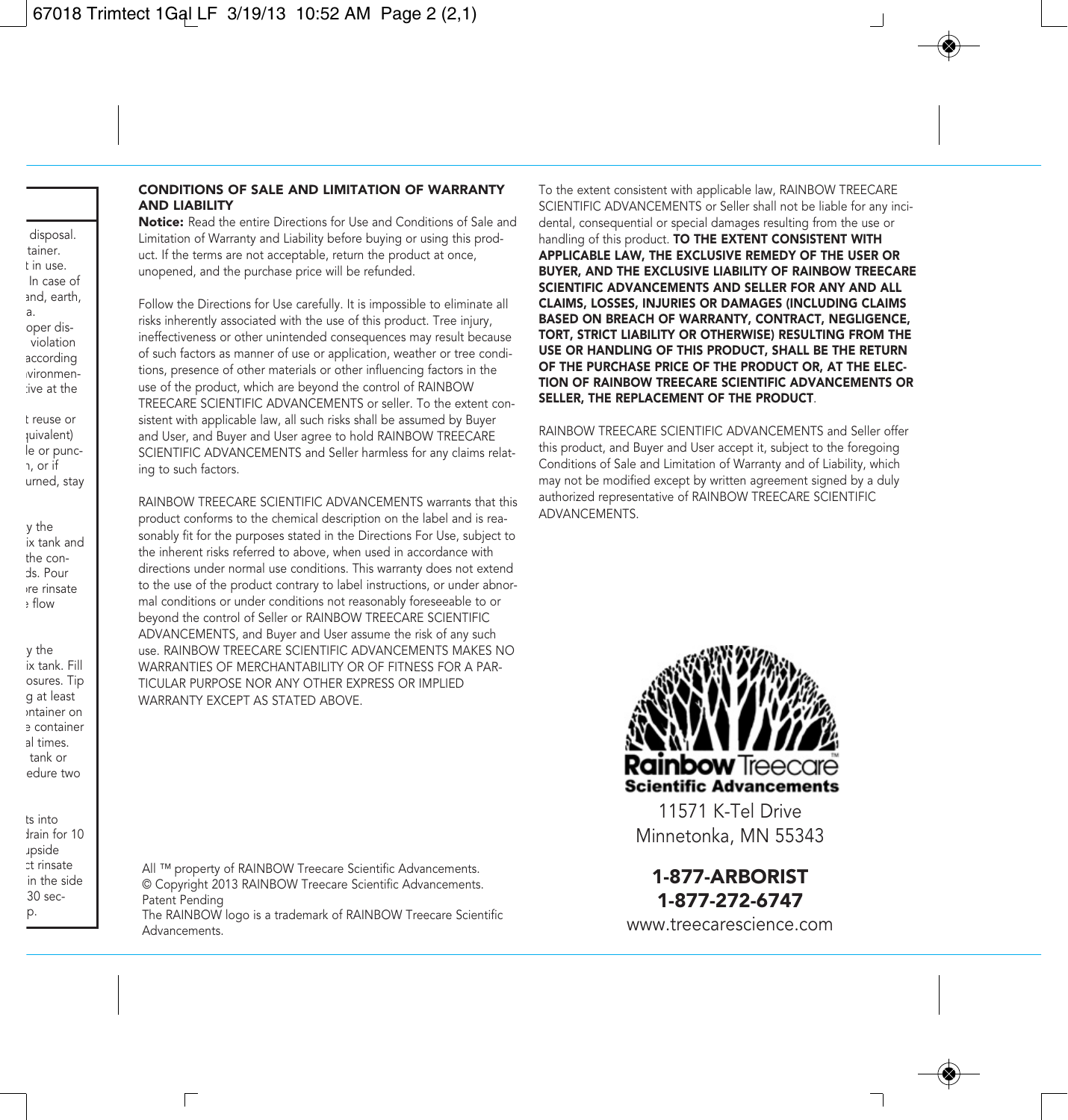| RE<br>y inci-<br>or                     | <b>CAUTIC</b>                                                |
|-----------------------------------------|--------------------------------------------------------------|
| OR<br>CARE<br>ALL<br><b>IMS</b><br>NCE, | KEEP OUT (<br>OF CHILDRI<br>See Side/Back<br>Precautionary : |
| <b>I THE</b><br>URN<br>LEC-<br>'S OR    | and Directions                                               |
| offer                                   |                                                              |

ing hich  $\bigoplus$ 

luly

◈

 $\overline{\Gamma}$ 



 $\Box$ 

Contains 0.72

EPA Reg. No. EPA Est. No. 3

Si usted no ent detalle. (If you

AD052411

**Job #67018** 

 $\overline{\phantom{a}}$